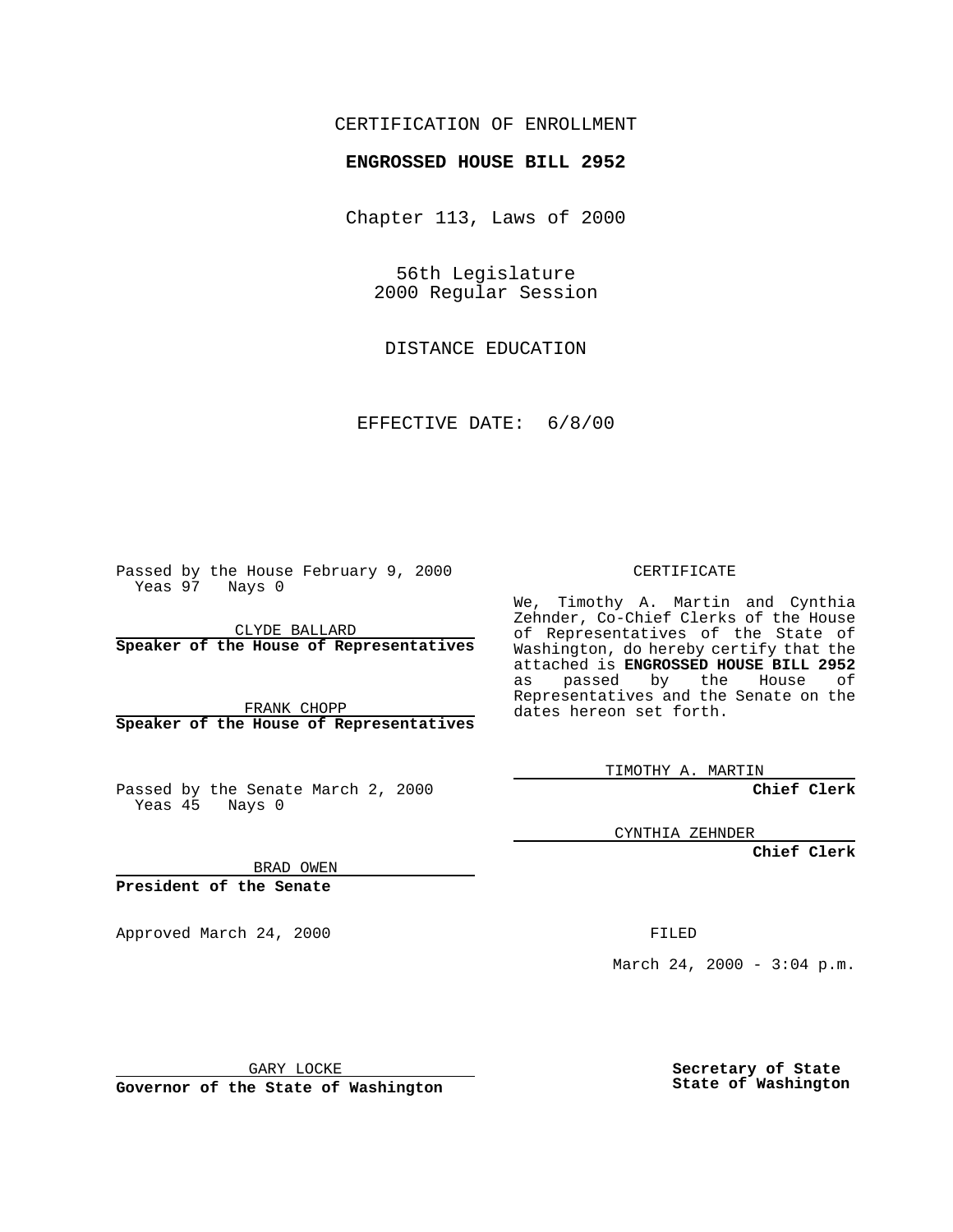## **ENGROSSED HOUSE BILL 2952** \_\_\_\_\_\_\_\_\_\_\_\_\_\_\_\_\_\_\_\_\_\_\_\_\_\_\_\_\_\_\_\_\_\_\_\_\_\_\_\_\_\_\_\_\_\_\_

\_\_\_\_\_\_\_\_\_\_\_\_\_\_\_\_\_\_\_\_\_\_\_\_\_\_\_\_\_\_\_\_\_\_\_\_\_\_\_\_\_\_\_\_\_\_\_

Passed Legislature - 2000 Regular Session

**State of Washington 56th Legislature 2000 Regular Session**

**By** Representatives Edmonds, Kenney, Gombosky, Esser, Lantz, Pflug, Veloria, Edwards and Santos

Read first time 01/24/2000. Referred to Committee on Higher Education.

 AN ACT Relating to a study of distance education; and creating new sections.

BE IT ENACTED BY THE LEGISLATURE OF THE STATE OF WASHINGTON:

 NEW SECTION. **Sec. 1.** The legislature finds that the higher education environment in Washington is rapidly changing. The state is expected to experience a significant increase in the demand for higher education opportunities over the next decade. In addition, distance education opportunities continue to evolve with rapidly changing technology. The purpose of this act is to provide information to the legislature that would allow for more informed decision making about the role that distance education will play in serving the people of Washington.

 NEW SECTION. **Sec. 2.** The higher education coordinating board, in conjunction with the state board for community and technical colleges, the office of financial management, and the state institutions of higher education, shall study distance education in Washington state and shall produce and deliver to the legislature no later than January 2001, a study that: